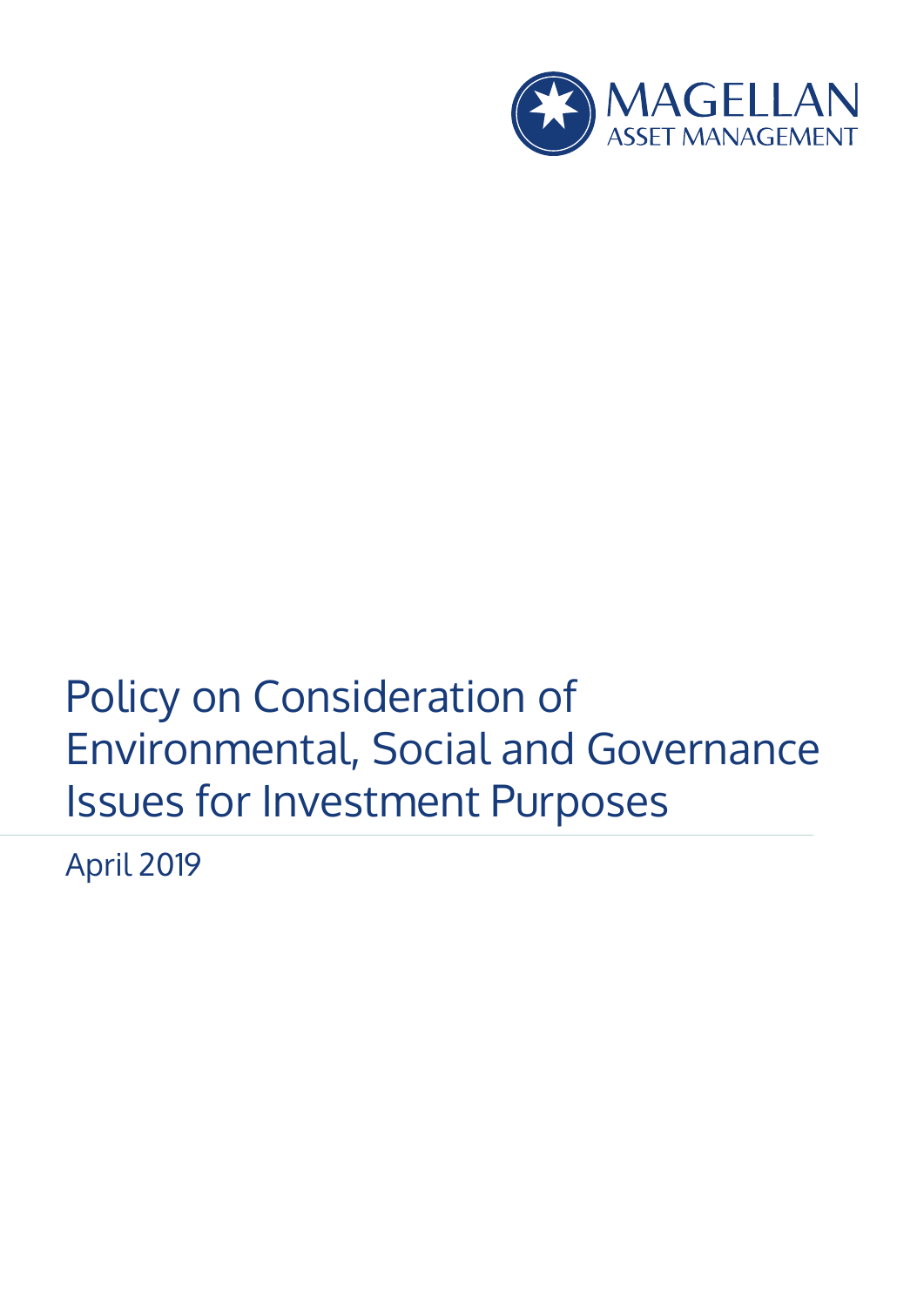## **1. SUMMARY**

Environmental, Social and Governance ("ESG") issues are a natural component of the Magellan Asset Management Limited ("Magellan") investment analysis process, as gaining a robust understanding of these issues is a key part of assessing the outlook for future cash flow generation and risks of an investment.

Where appropriate, the investment team should engage with investee (or prospective investee) companies in regard to their ESG policies and their management of ESG risks. The objective of such engagement is to enhance the certainty of long-term cash flow generation we expect from the company.

Institutional investors increasingly require that investment managers incorporate ESG issues into their investment framework. Strong evidence of an investment manager's commitment to ESG principles is to become a signatory to the United Nationssponsored Principles for Responsible Investment ("PRI"). The principles provide a framework by which all investors can incorporate ESG issues into their decision-making and ownership practices. The principles are not a prescriptive set of rules, and are to be applied as appropriate within each asset class and investment approach. Magellan is a signatory to the PRI.

For Magellan's actively managed valuation-based portfolios, ESG issues are reviewed as part of the assessment of Business Risk and Agency Risk completed for the determination of investment grade status. ESG issues are explicitly discussed as part of the research report completed for each company and are reviewed on an annual basis as part of the ongoing analysis of companies. This review of ESG issues is to be evidenced in the research report completed for each company by including an analysis of environmental and social issues as part of the Business Risk assessment and an analysis of governance issues as part of the Agency Risk assessment.

Individual ratings for the Environmental and Social profile and the Governance profile will be awarded to each company on an A, B or C scale. The Environmental and Social and Governance ratings will reflect the issues faced by the industry that the company operates in and the company's practices. If a stock is to be awarded a Low rating for Business Risk then as a pre-condition the stock must be awarded an A rating for Environmental and Social issues. If a stock is to be awarded a low rating for Agency Risk then as a pre-condition the stock is required to achieve an A rating for Governance issues.

# **2. INTRODUCTION**

This paper seeks to outline for Magellan's registered managed investment schemes ("funds") and designated investment mandates ("mandates"):

- How ESG issues are linked to Magellan's investment analysis framework;
- How ESG issues are incorporated as part of the investment process; and
- How analysis of ESG issues as part of the investment analysis framework should be evidenced.

# **3. WHY ESG ISSUES SHOULD BE CONSIDERED AS PART OF THE INVESTMENT ANALYSIS PROCESS**

There are two key reasons why it is important for investors to explicitly consider ESG issues: the veracity of the investment analysis and the demand for ESG from investors.

## **3.1. Veracity of investment analysis**

Magellan's actively managed funds seek to identify high quality investments and acquire such investments at prices assessed as representing an appropriate margin of safety. As part of the assessment of a company's intrinsic value Magellan seeks to consider all issues that it is able to identify that may materially affect the investment outcomes for a company. ESG issues affect the investment outcomes for a company and Magellan specifically considers these issues as part of its analysis of agency and business risks.

The investment objectives of the Magellan managed investment funds are to (a) minimise the risk of permanent capital loss and; (b) achieve superior risk-adjusted returns over time. For its actively managed investment portfolios, Magellan seeks to achieve these objectives by investing in companies that meet Magellan's investment grade requirements and for whom the share price represents an appropriate discount to the assessed intrinsic value.

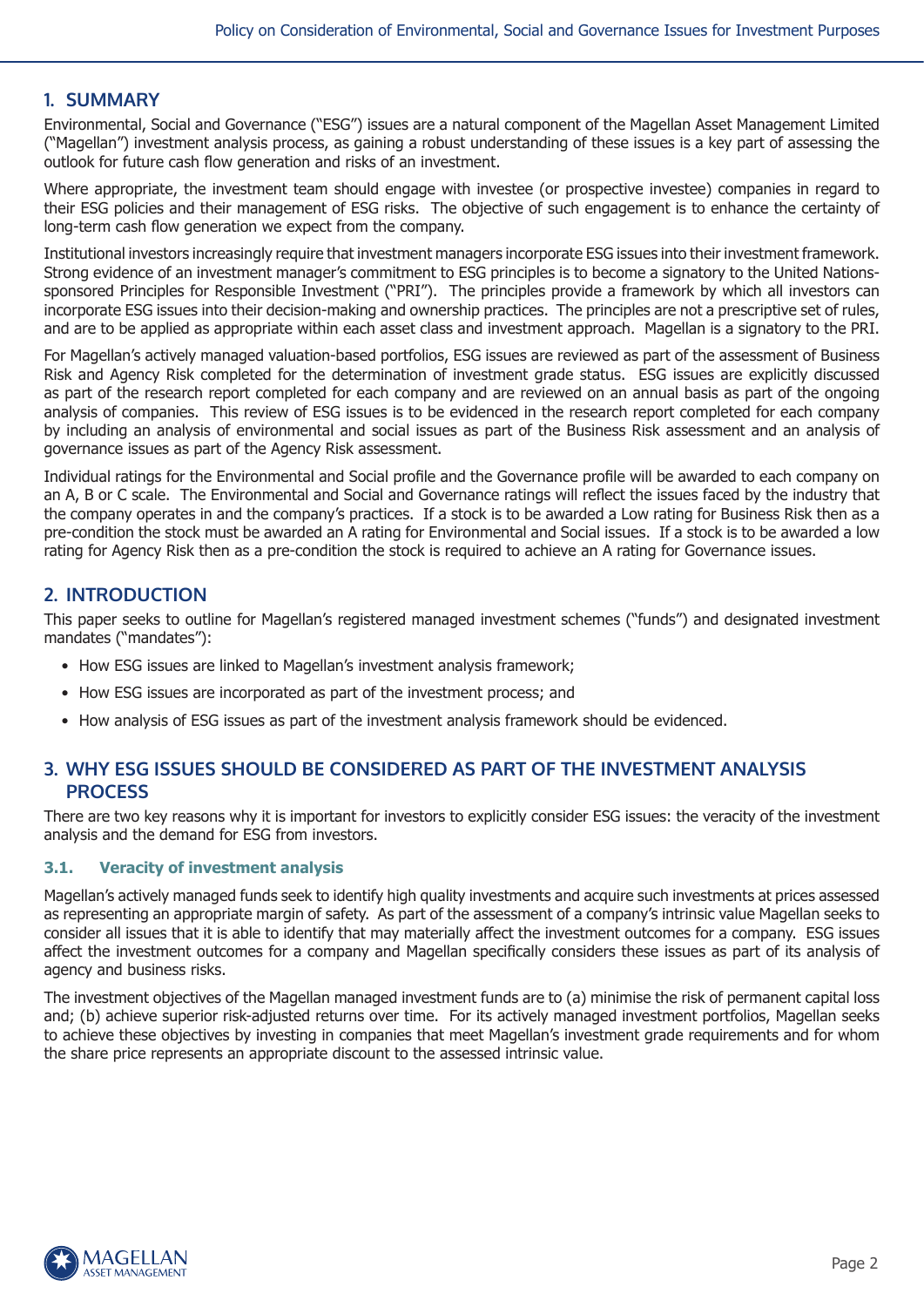The investment grade rating of potential investments are evaluated by the Magellan investment team by applying the following qualitative assessment criteria:

- 1. **Economic moat** Magellan seeks companies with sustainable competitive advantages and a consequent ability to generate high returns on capital for a long period of time;
- 2. **Reinvestment potential** Magellan seeks companies with the potential to continue to reinvest capital into the business at high incremental returns;
- 3. **Business risks** Magellan seeks investments with predictable cash flows and earnings. The assessment of business risk for each company is not an attempt to measure the volatility of the shares, but rather the predictability and strength of the underlying business; and
- 4. **Agency risk** A key assumption inherent in a standard discounted cash flow valuation (DCF) is that free cash flows are returned to shareholders or are reinvested at the cost of capital. However, cash is often reinvested by companies at returns below the cost of capital. In these cases businesses can end up being worth substantially less than implied by a DCF analysis. We term the risk surrounding the deployment of the free cash flow generated by a business as "Agency Risk".

ESG issues are part of the suite of issues that affect agency risk and business risk for companies and, accordingly, should be considered as part of the qualitative analysis of a potential investee.

#### **Environmental Issues**

In order to fully understand the business risks facing a company investors should consider environmental risks and opportunities that might affect the future operations of a company including issues such as pollution, climate change, resource depletion, ecosystem change, waste disposal, the use of toxic chemicals, the formal license to operate in communities, and other environmental issues.

Magellan believes climate change is a particularly important environmental issue for global businesses and investors to consider. In order to enhance assessments of the company-specific risks and opportunities associated with climate change, Magellan is a Signatory of CDP's climate change program through its parent company Magellan Financial Group. As a Signatory, Magellan is able to access companies' detailed climate disclosures including data on carbon emissions and climate change mitigation activities. Research reports include a discussion of climate change related risks facing companies, including emissions intensity<sup>1</sup>, in the environment component of the Business Risk assessment.

#### **Social Issues**

Social issues (such as human rights, worker rights, health and safety, labor relations, child labor, community relations/ development, indigenous rights, and respect for the rule of law) play an important role in the public's perception of companies. News of a poor safety record or the use of forced labor has the potential to damage a reputation, which can, in turn, adversely affect revenue or prompt new regulatory burdens. The social risks that threaten the reputation and brand integrity of companies is a component of business risk.

Magellan believes that companies engaging in business that undermines the rule of law or that have major detrimental impacts on human health warrant particularly close scrutiny by investors. Such business models may be the subject of future government regulation or changes in consumption patterns, making them a high risk investment from investors' perspective. Magellan excludes companies engaged in "high roller" casino gaming and the production of tobacco from its investible universe.

#### **Governance Issues**

Corporate governance is concerned with the way corporate entities are governed, as distinct from the way businesses within those companies are managed on a day to day basis. Strong governance structures, appropriate executive control and high levels of transparency are amongst the factors likely to provide confidence as to the level of agency risk. For further information on the approach to governance issues please see Magellan's Corporate Governance Principles and Proxy Voting Policy.

#### **3.2. Investor demand for ESG analysis**

Institutional investors and consultants increasingly require that investment managers incorporate ESG issues into their investment framework. Strong evidence of an investment manager's commitment to ESG principles is to become a signatory to the United Nations-sponsored Principles for Responsible Investment ("PRI").

1 Emissions intensity is the total Scope 1 & 2 CO2 equivalent emissions of a company in tonnes per million US dollars of revenue (t/\$m). Scope 1 emissions are those produced directly by the company. Scope 2 emissions are those from purchased energy including electricity and steam.

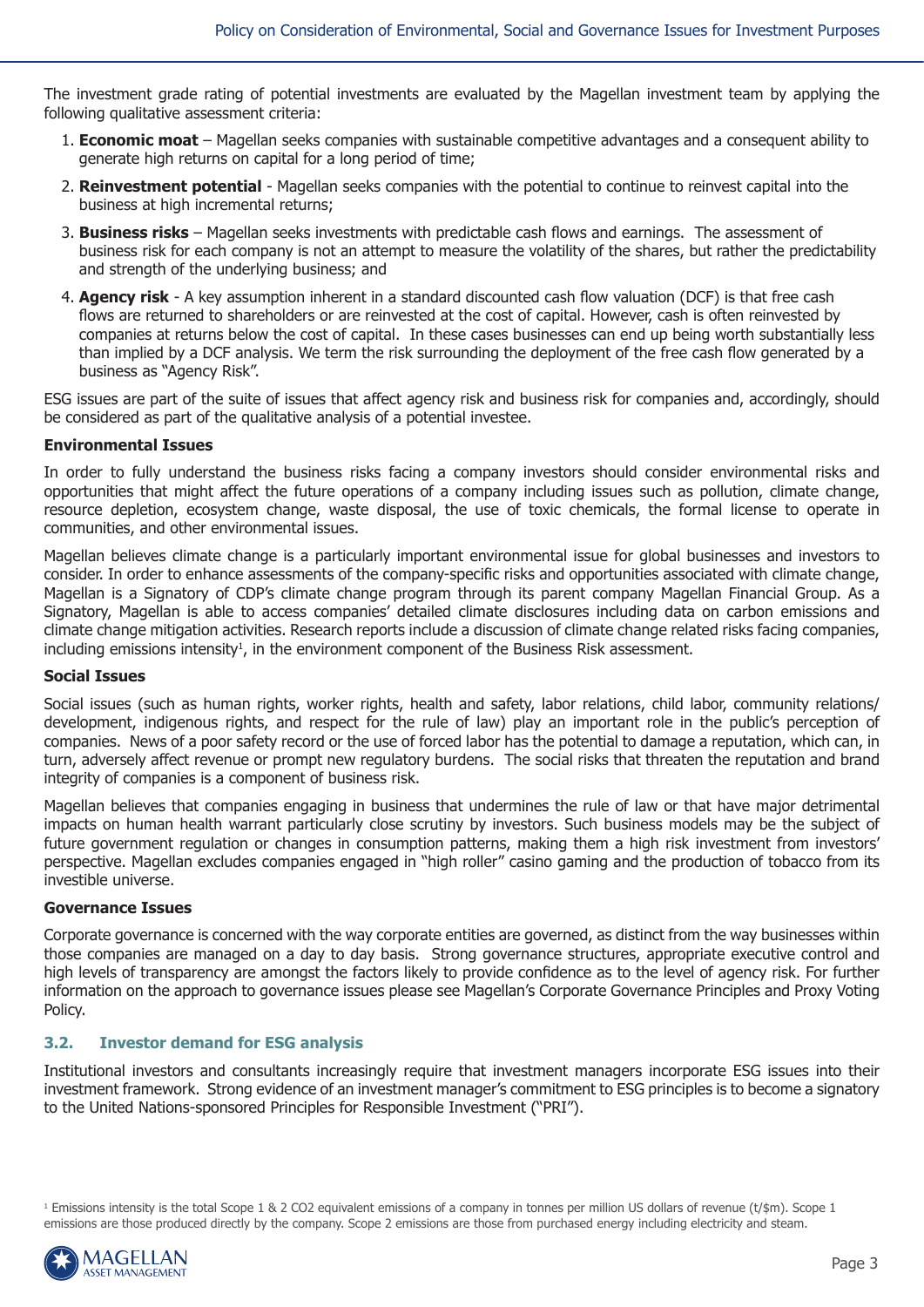# **4. HOW ESG ISSUES ARE INTEGRATED INTO THE INVESTMENT ANALYSIS PROCESS FOR EACH STRATEGY**

#### **Valuation Based Investment Funds: Global Equity, Global Plus, High Conviction, Select Infrastructure, ESG, Sustainable**

For the purposes of these strategies, the attainment of investment grade status for a company requires a research report assessing the company to be completed and approved by the Investment Committee. The quality criteria used by Magellan to assess investment grade status include economic moat, business risk, agency risk and re-investment potential.

As outlined above, ESG issues are relevant to the assessment of Business Risk and Agency Risk and should be reviewed as part of the assessment of Business Risk and Agency Risk completed as part of the research report. This review is to be evidenced in the research report completed for each company by including an analysis of environmental and social issues as part of the Business Risk assessment and an analysis of governance issues as part of the Agency Risk assessment. The template shown as Appendix 1 can be used as a checklist for ESG issues when undertaking investment research. This checklist was influenced by the United Nations' Sustainable Development Goals (SDGs), to identify relevant ESG issues facing companies.

Environmental and social issues are reviewed in the research report for a company as part of the analysis of Business Risk issues with each company under review receiving a specific rating for its Environmental and Social profile. The rating for the Environmental and Social profile will be A, B or C. The rating will reflect the Environmental and Social issues faced by the industry that the company operates in and the company's environmental and social practices. If a stock is to be awarded a Low rating for Business Risk then as a pre-condition the stock must be awarded an A rating for Environmental and Social issues.

Governance issues are reviewed in the research report for a company as part of the analysis of Agency Risk issues with each company under review receiving a specific rating for its Governance profile. The rating for the Governance profile will be A, B or C. The rating will reflect the Governance issues faced by the industry that the company operates in and the company's governance practices. If a stock is to be awarded a low rating for Agency Risk then as a pre-condition the stock is required to achieve an A rating for Governance issues.

As part of the ongoing analysis of companies, ESG issues will be explicitly reviewed on an annual basis. The focus of this analysis will be whether and how ESG issues affect the potential distribution of future cash flow generation and, accordingly, whether the qualitative ratings for the company appropriately reflect underlying risks.

#### **Non-Valuation Based Investment Funds: Core Infrastructure**

As a non-valuation led, highly-diversified strategy, the constituents of Magellan's Core Infrastructure portfolio are not required to be approved by the Investment Committee and therefore constituents do not undergo explicit ESG scoring as described above.

In determining eligibility of companies for inclusion in the Core portfolio, Magellan does consider significant ESG issues that pose a material threat to the investment fundamentals (such as the future cashflow expectations of the business). Namely:

- Companies must meet acceptable governance standards, with the particular focus around the holding structure and alignment of minority shareholders. Companies that fail to meet acceptable governance standards may be excluded from Magellan's approved universe; and
- Material Environmental & Social risks are assessed and monitored. Companies may be excluded if these risks are considered by Magellan to significantly impact the investment fundamentals. Examples of risks may include exposure to environmental damages or safety standards in operations.

Further, approximately half of the portfolio (as at 31 December 2018) has been approved by the Investment Committee.

Proxy voting and engagement of the Core portfolio are conducted in line with our Proxy Voting Policy and Corporate Governance Principles, consistent with other strategies.

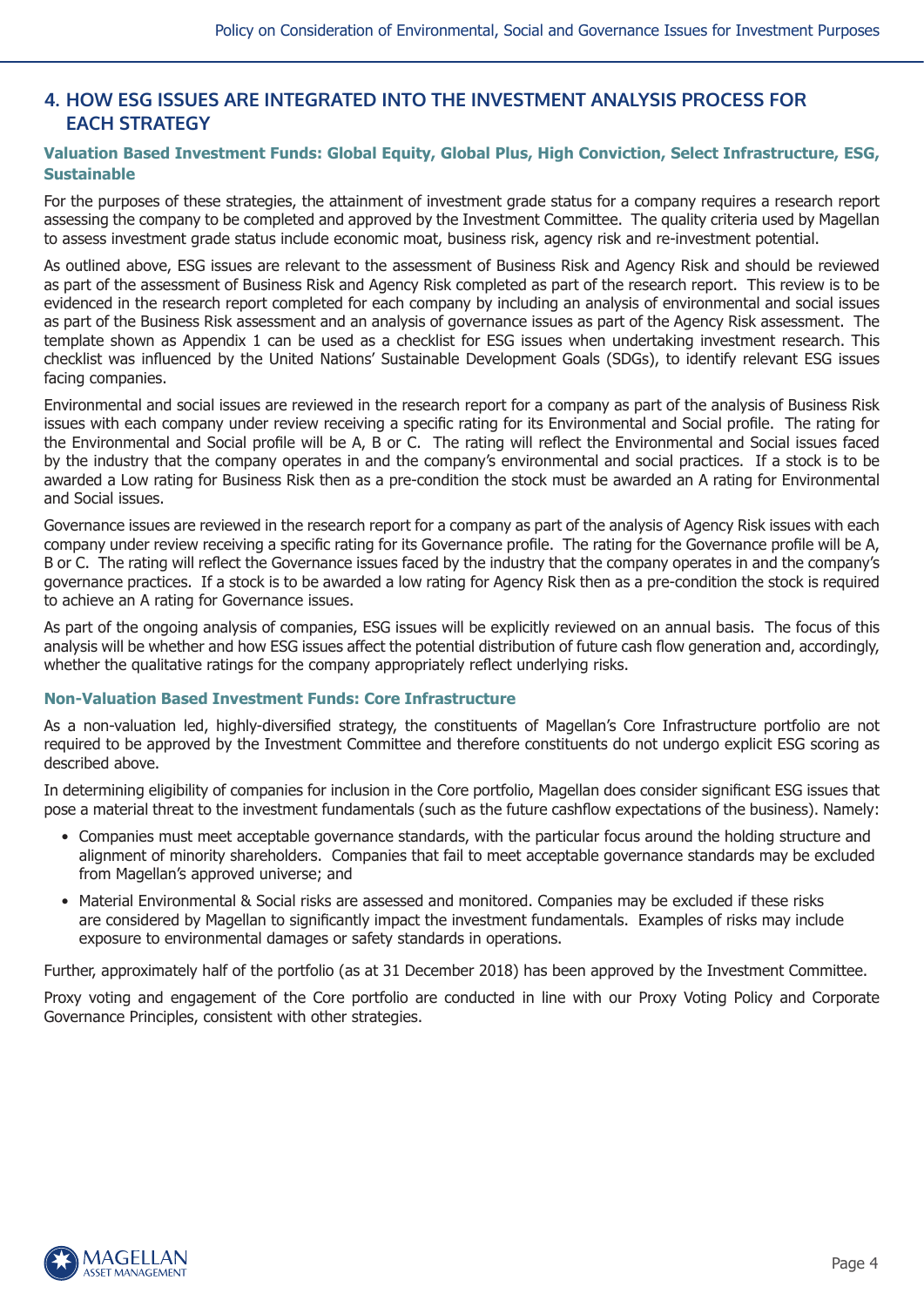# **APPENDIX 1 - CHECKLIST FOR ESG ISSUES**

# **ESG ISSUES CHECKLIST**

## **Environmental**

#### **Climate Change**

Clean energy Greenhouse gas emissions Energy Efficiency Ecosystem change Changes in physical climate parameters Insuring Climate Change Risk

#### **Natural Resource Consumption**

Sustainable use of land and water Biodiversity on land and water Natural resource use, depletion and degradation eg water scarcity Environmental efficiency - minimising waste and managing demand for water and energy Sustainable sourcing Deforestation Clean water and sanitation

#### **Waste Management**

Toxic material use and disposal Packaging material and waste Hazardous waste disposal/cleanup Electronic waste Pollution

#### **Social**

#### **Labour and human rights**

Labour relations and standards Use of child and indentured labour Discrimination **Diversity** Gender equality Sexual harassment Living wage disputes Education and human capital

## **Health and safety**

**Tobacco** Drug addiction Workplace health and safety Consumer health and safety Product safety Genetically modified organisms Privacy and data security Food security

#### **Poverty**

Economic growth and employment Industry, innovation and infrastructure Sustainable financial systems Predatory lending

## **Social - Other**

Rule of law Gambling Community relations Animal welfare Political contributions Political risk of involvement in troubled markets, countries Peace, justice and institutions Sustainable and inclusive development